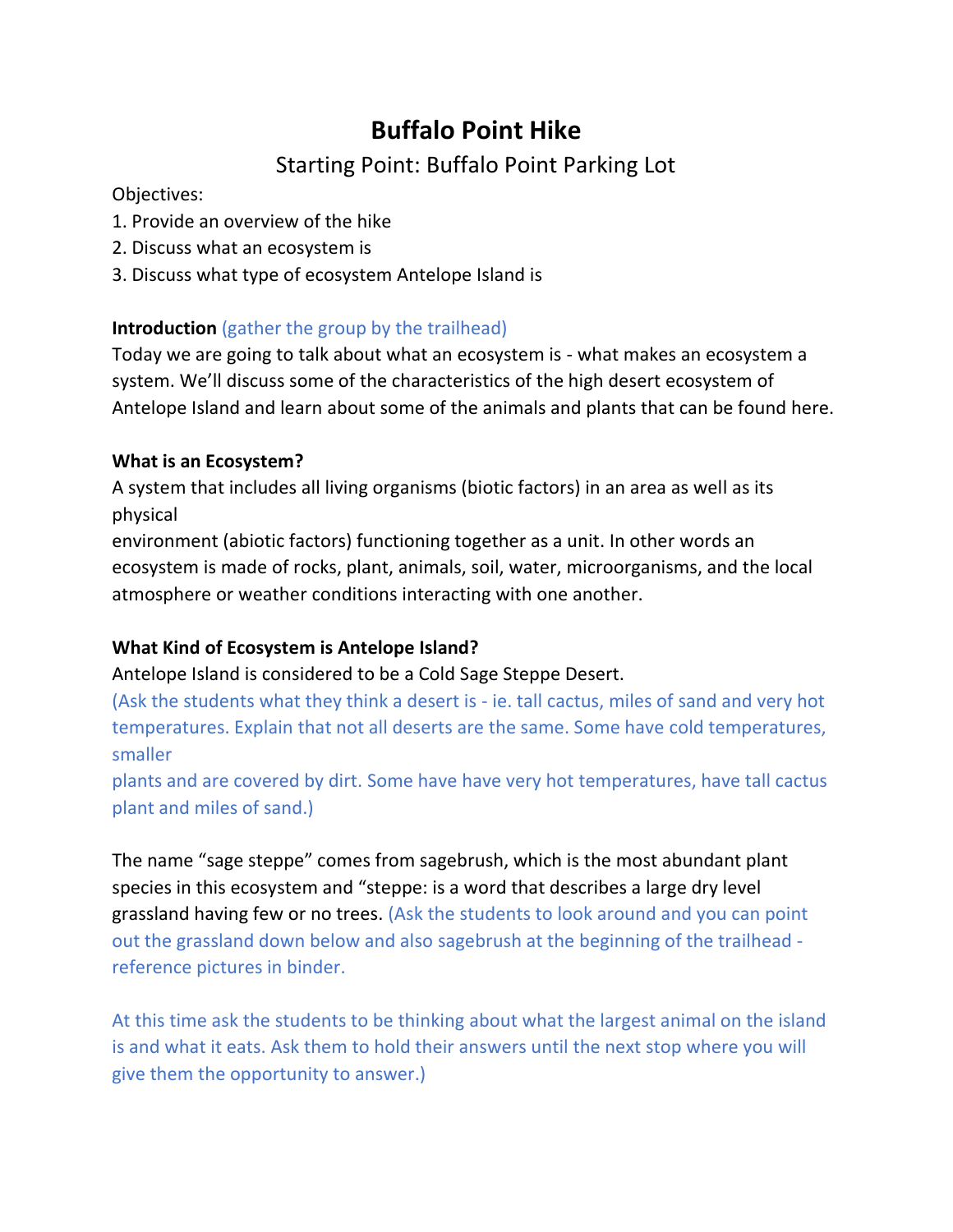### 1st Stop - Reference Picture

Objectives:

- 1. What is a bison and what is a buffalo
- 2. Bison fun facts weight, babies, and how fast they can run
- 3. What do they eat

Gather kids around the bench at the first stop. (Reference picture)

What is the largest animal on Antelope Island? (Allow students to answer. You may have answers such as buffalo, bison, deer, etc…)

The largest animal on Antelope Island is a bison. The largest animal here on Antelope Island and across the United States are bison not buffalo. Bison live in North America. Water buffalo can be found in Europe, Asia, Australia, and South America. The Cape Buffalo can be found in Africa. (Show pictures of bison and buffalo that are in your binder - ask students what differences they can see between buffalo and bison ie. bison hair is thick and shaggy) (Ask your students how much they think a bison weighs, approximately how tall bison are, what bison eat, and how fast bison can run.)

#### Weight:

- 1. Calf between 40 and 50 pounds at birth
- 2. Mature bull bison averages around 2,000 pounds
- 3. Mature cow bison averages around 900 1,100 pounds

Height: At the shoulders a bison is approximately 5 to 6 feet tall

Color: Bison calves - at birth the babies are red and stay that color until they are about 4 months old

at which time their color is a brown/black mixture.

Speed: Bison can run up to 40 mph!

What do bison eat? (Allow the students to have an exchange with you regarding the bison's diet.)

Diet: Bison are herbivores, they eat mainly grass and sedges.(Ask the students to think about what the fastest animal on Antelope Island is. Let them know you will listen to their answers at the next stop.)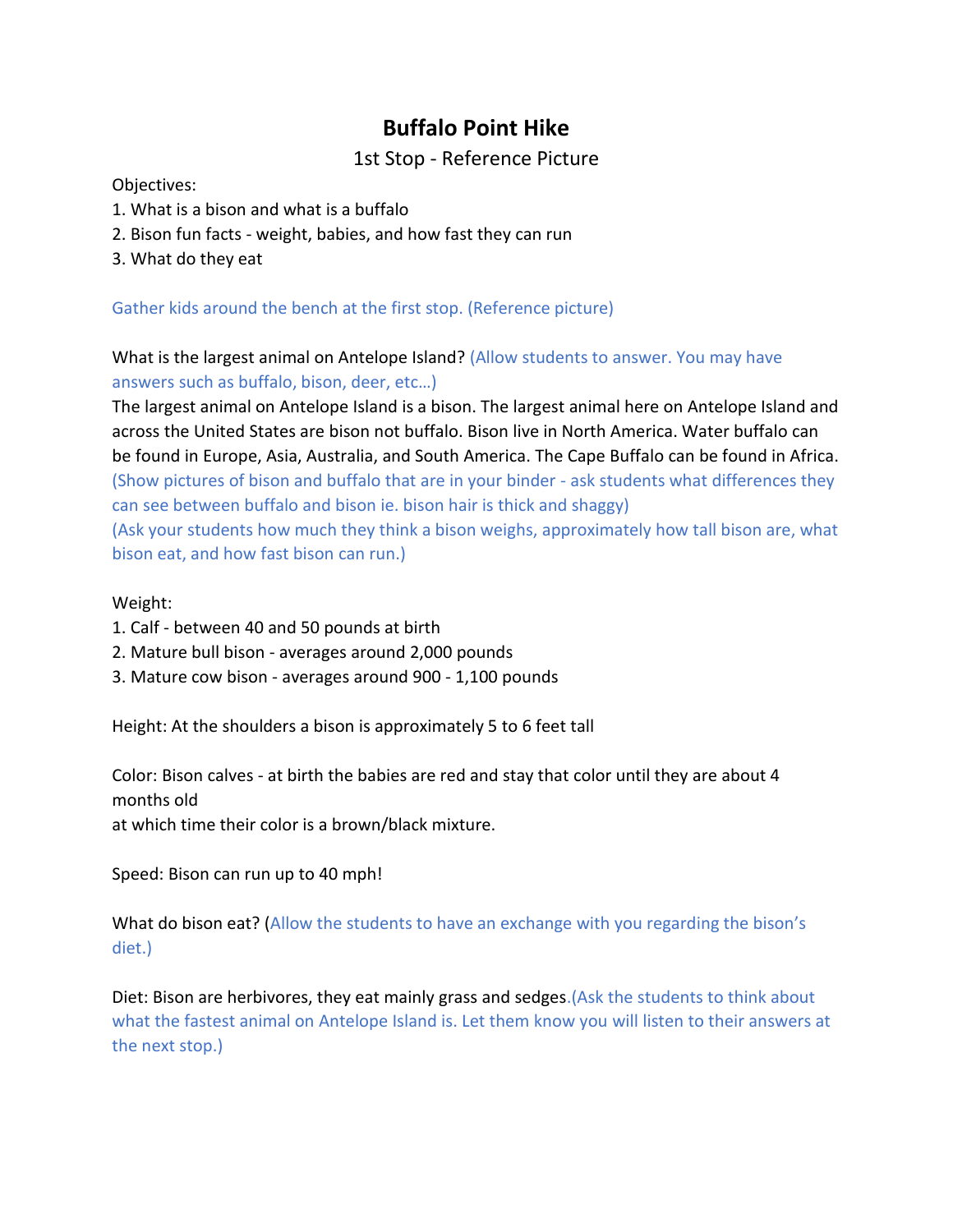## 2nd Stop - Reference Picture

Objectives:

1. What is a Pronghorn and what is an Antelope

2. Pronghorn fun facts - how fast can they run, how far can they see and what are their horns made of

3. What is an antler made of and what is a bison horn made of? What is a pronghorn horn made of

#### Gather kids around the bench at the second stop

What is the fastest land animal on Antelope Island? (Allow the students to answer. You may have answers such as antelope, bison, coyote, etc...)

The fastest land animal on Antelope Island is a Pronghorn not an Antelope. In fact it is the fastest land animal in the United States. Pronghorn live in North America. Antelope can be found in parts of Europe, Aisa, and Africa. The Gemsbok is an antelope found in Southern Africa. (reference pictures of pronghorn and the Gemsbok Antelope in your binder.)

Speed: Pronghorns can run up to 70 mph! (Compare this to a Cheetah)

Weight: Male Pronghorn: average 110 pounds - Female Pronghorn: average 75 pounds

Horn of the pronghorn: The horn sheath of the pronghorn is different from either the antlers of deer or the true horns of cattle or Bison. Antlers are shed annually and are made of bone. True horns are never shed and are made of compressed hair (keratin) growing on a bony core. The horn sheath of a pronghorn is a little of both. It is made of keratin growing on a bony core AND it sheds annually. In addition, the horn sheath is branched, true horns are always unbranched. (Reference photos of bison horn, pronghorn horn and deer antler.)

Vision: They have nearly 300 degree vision because of their large protruding eyes, their eyes are also about the same size as an elephants! Their eyes also help them to live in grasslands because they can see predators from long distances.

Diet: Pronghorns eat a variety of plants, mostly forbes (flowering plants) and shrubs. Sagebrush often makes up a large part of their diet, they are dainty feeders, plucking only the tender green shoots.

(Ask students to think about what predators may be found on Antelope Island and them them know you will listen to their answers at the next stop.)